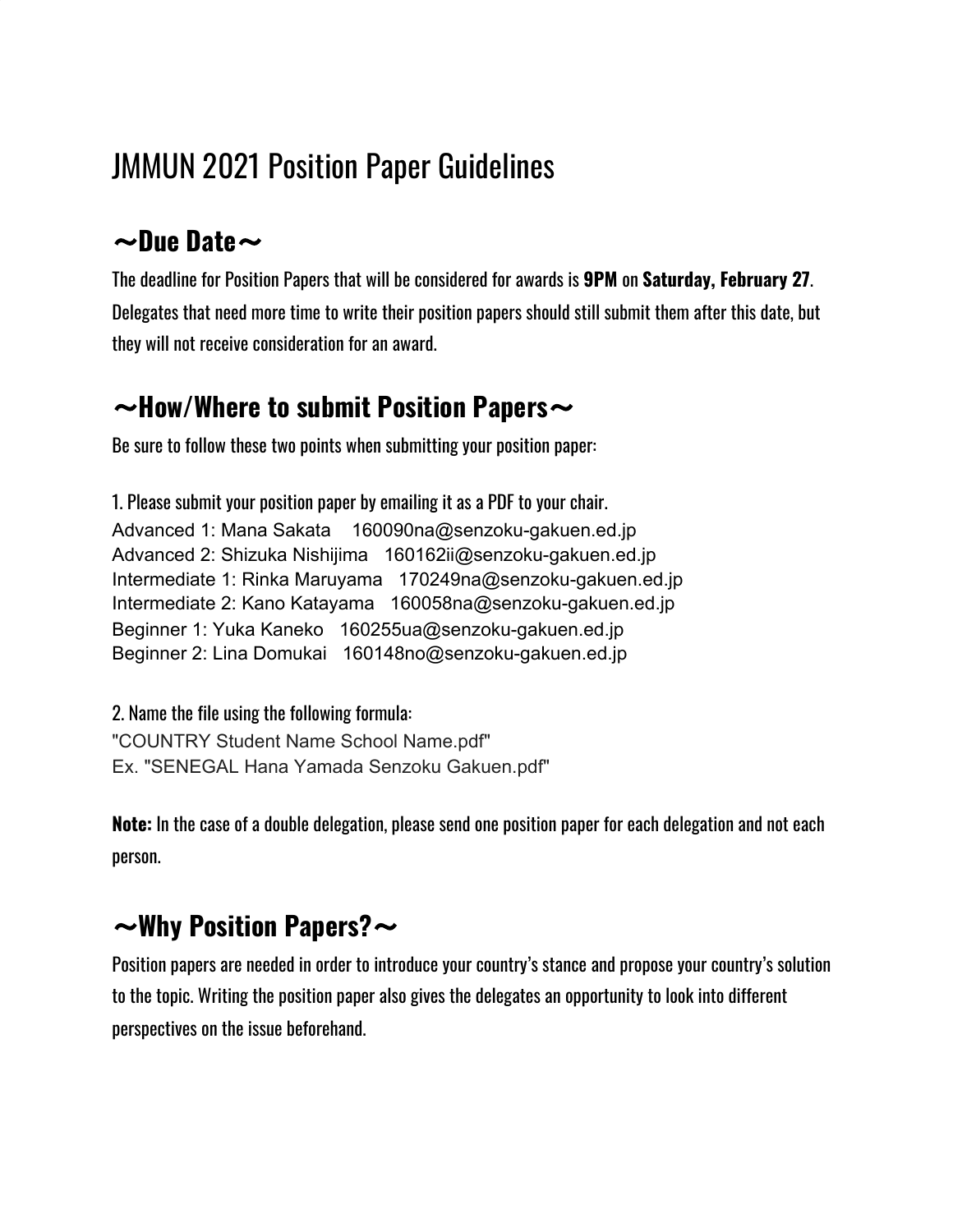### 〜**Format**〜

Please use this format for the heading at the very top of your first page: **Country: Committee: Topic: Delegate:**

Position paper should be clearly divided into four sections:

- ❏ Introduction
- ❏ Resolution
- ❏ Conclusion
- ❏ References

## 〜**Font**〜

Please write in front size 12 and use the Times New Roman font.

### 〜**The Contents of a Position Paper**〜

After you have finished researching and have all the information you need, start writing the position paper with the following key points in mind. You do not need to answer all of these questions, but you should try to write your position paper in a way that answers some of them.

#### **Introduction (Develop Three Main Points)**

❏ Country's stance

What is your country's opinion on the topic?

Does your country agree to the topic? Why/why not?

How does this topic relate/affect your country?

Which countries is your country willing to work with?